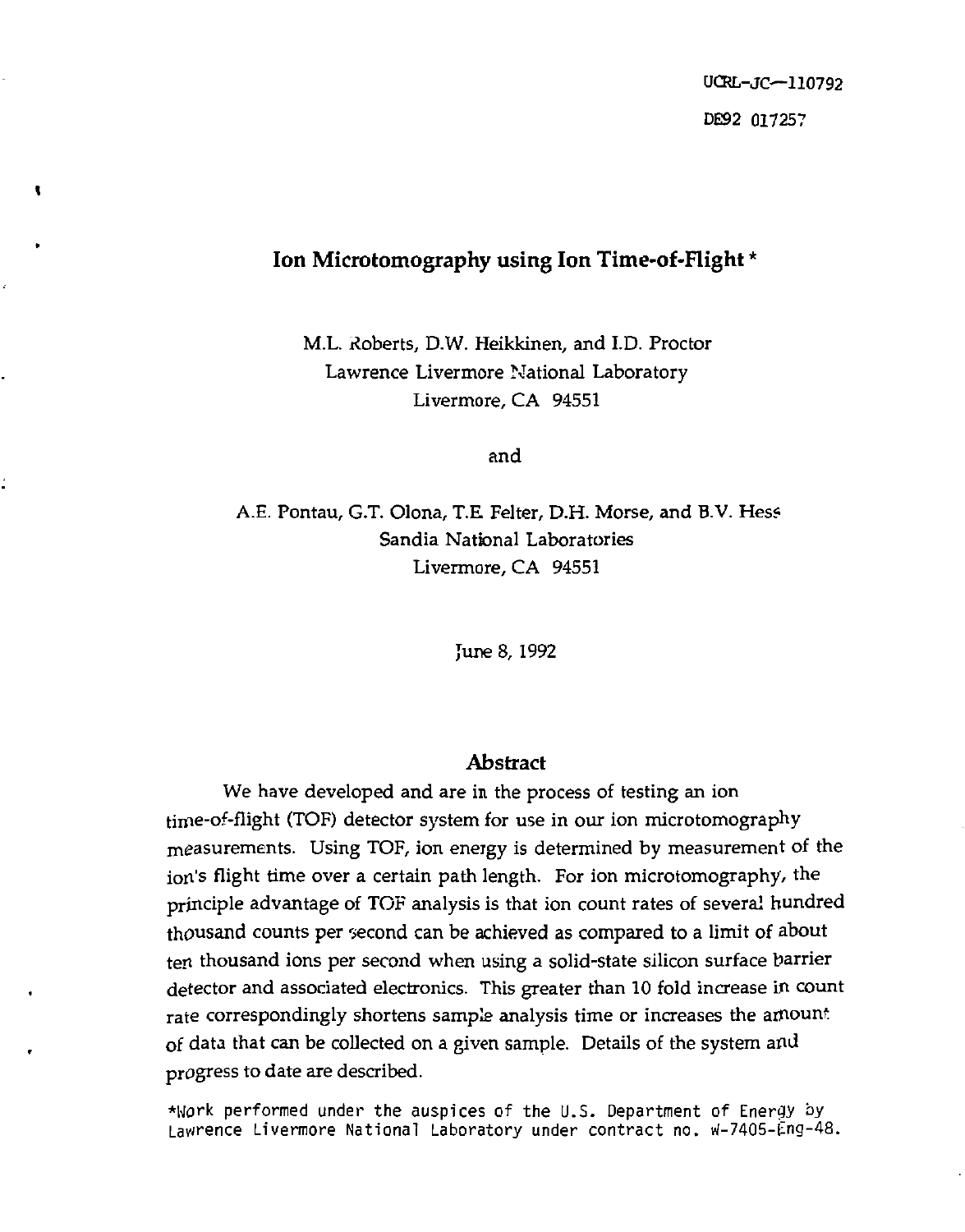#### Introduction

In general, ion microtomography measurements are count rate limited (i.e., limited by the maximum rate at which data can be acquired)!<sup>1</sup> !. In most cases, the limiting factor has been the silicon surface barrier detector and its associated electronics. Due to the shaping constant applied to the pulse from our surface barrier detectors and the even slower conversion time of the associated analog to digital converter, count rates were limited to about ten thousand ions per second. To overcome this limitation, we have built and are in the process of testing a time-of-flight (TOF) detector system.

 $\mathbf{r}$ 

The TOF detector system utilizes two chevron type microchannel plate (MCP) detectors to measure the TOF of ions over a known path length. This measurement of ion TOF over a given path length is in essence a measurement of ion velocity and hence ion energy. In ion miciotomography, TOF analysis is advantageous in that, due to the fast response times of the MCP's and associated electronics, ion count rates of several hundred thousand counts per second can be achieved while maintaining an energy resolution comparable to or better than that of a typical solid state silicon surface barrier detector. Another advantage of the TOF system is its relative immunity to radiation damage. Silicon surface barrier detectors often suffer localized radiation damage when used in ion microtomography. The resulting loss of charge collection efficiency in the damaged areas causes an apparent shift in the energy spectrum which in turn can cause artifacts in acquired data.

#### Design and Operation

The TOF detector system is schematically shown in Figure 1. Our system utilizes both a start and a stop detector. The start detector is shown schematically in Figure 2 and pictorially in Figure 3. The design of this detector is similar to that of D'Erasmo *et al*.<sup>[2]</sup> and Starzecki *et al*.<sup>[3]</sup>. This design was chosen in part because of its simplicity. Particles to be detected pass through a thin carbon foil mounted perpendicular to the particle trajectory. Secondary electrons emitted from the foil are accelerated to approximately  $1$  keV by the electric field between the foil and an acceleration grid mounted on the front of the block. An additional grid is mounted in front of the carbon foil and kept at the same potential as the block in order to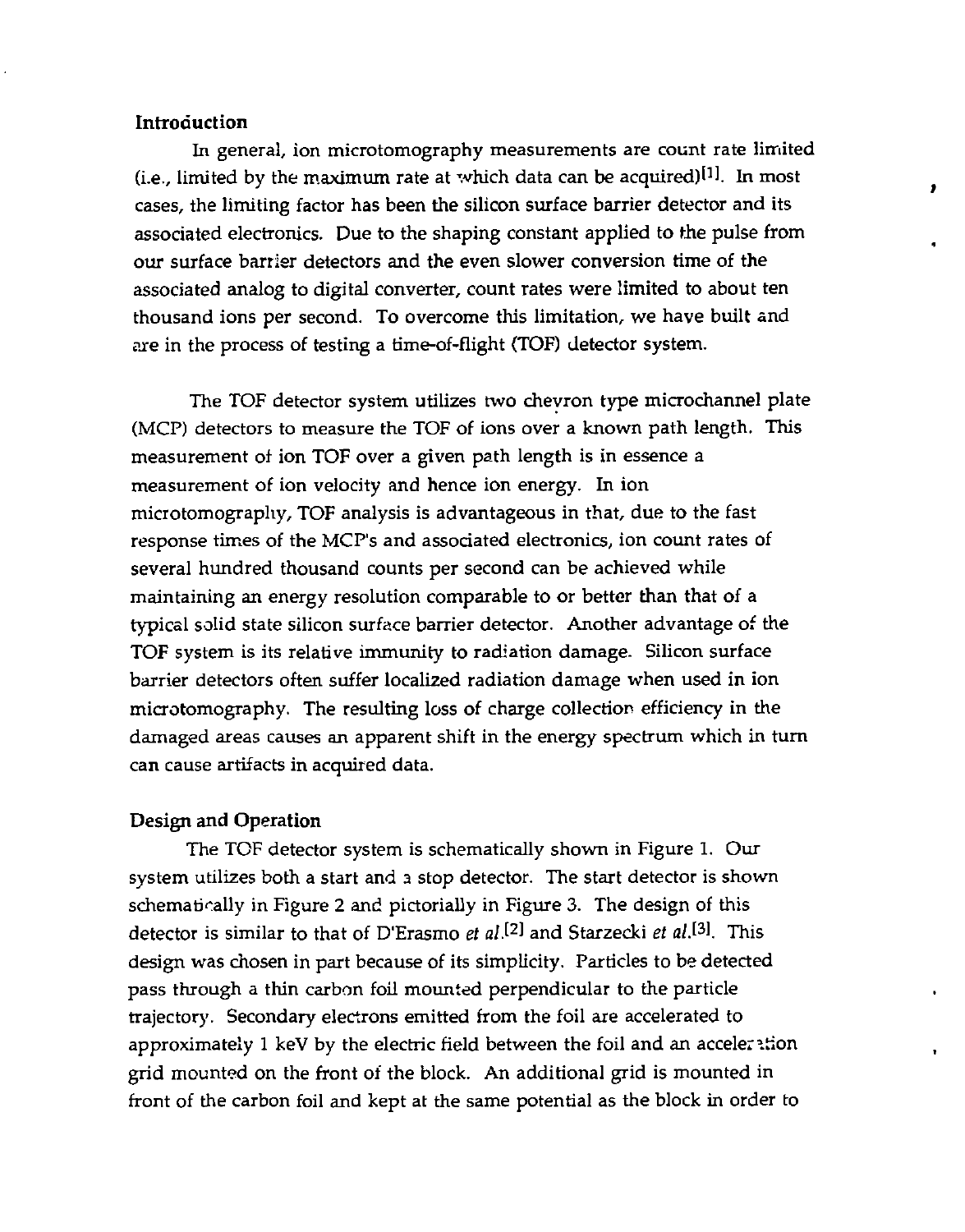prevent carbon foil deformation and/or breakage due to the electrostatic force. After acceleration, the electrons drift in a field free region inside the block and then enter an electrostatic mirror. The electrostatic mirror consists of two parallel grids mounted 45° to the ion path. The electrostatic field existing between these twc grids deflects the electrons through 90° towards a chevron type fast MCP detector which is housed outside of the ion beam.



Figure 1. Schematic overview of the time-of-flight detector system showing the start and stop detector and a block diagram of the electronics.

All grids are made of  $25 \mu m$  diameter Be-Cu wire with an average wire spacing of 1.25 mm. This choice gives a calculated transparency cf 98% for each grid or a total transmissivity of greater than 92% for all four grids. An important reason for choosing this detector design is that the transport of electrons is to first order isochronous. That is, the total electron path length to the MCP, and hence the electron TOF, is independent of the point of origin on the start foil. Using the following formula: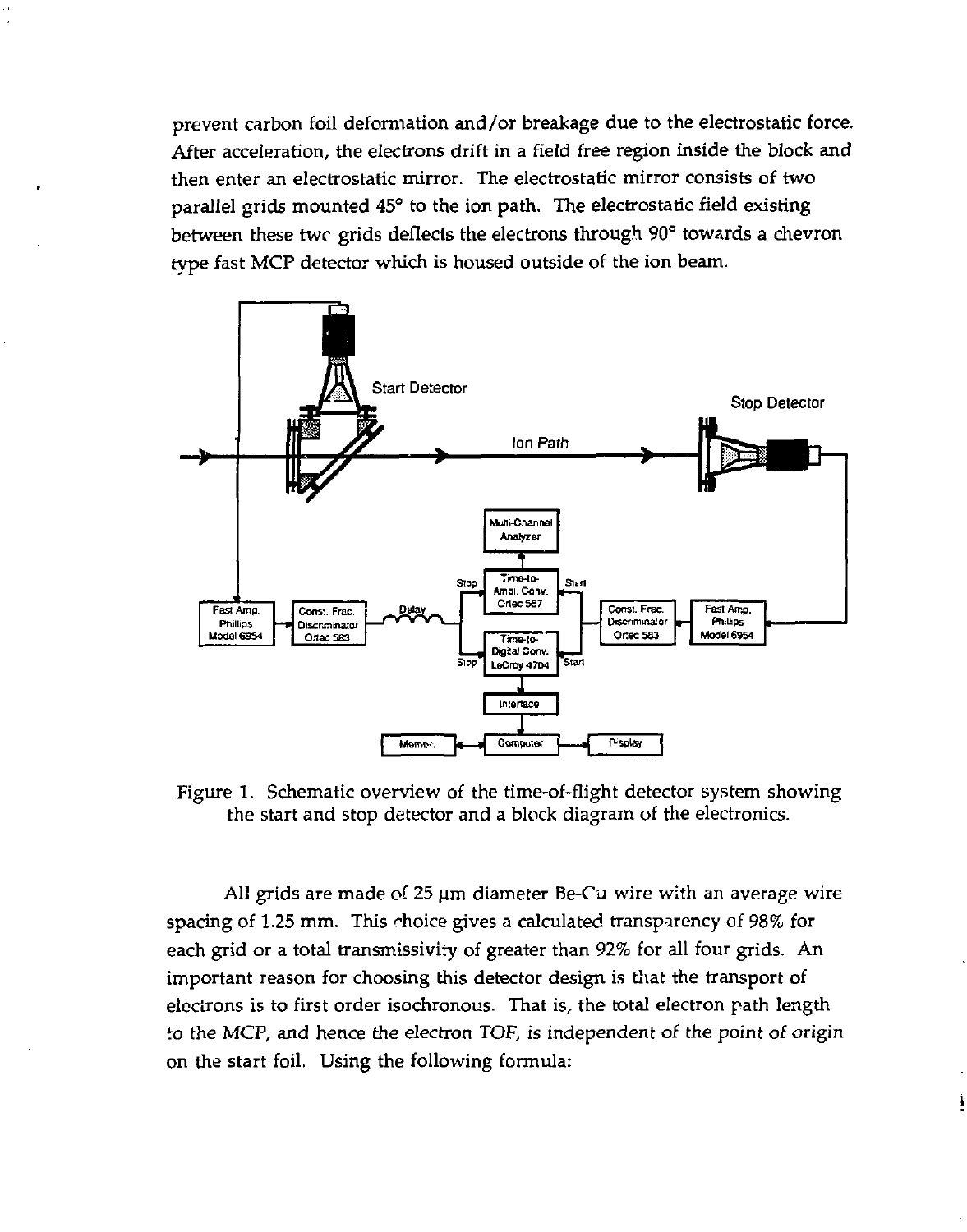$$
t(ns) \equiv 72 \left( \frac{m(amu)^{\frac{1}{2}}}{E(MeV)} \cdot l(m) \right) \tag{1}
$$

we estimate this electron TOF time to be approximately 3 ns for 1 keV electrons.



Figure 2. Schematic view of the start detector showing path of the emitted secondary electrons and typical voltages.

After passing through the first or slart detector, the ion beam is incident upon the second or stop detector. This stop detector is placed perpendicular to and is centered on the incoming beam. The detector consists of a negatively biased nickel foil mounted on the front of another chevron type MCP detector. Secondary electrons emitted from the back surface of the nickel foil are accelerated towards the MCP where they are amplified and collected to form the stop pulse.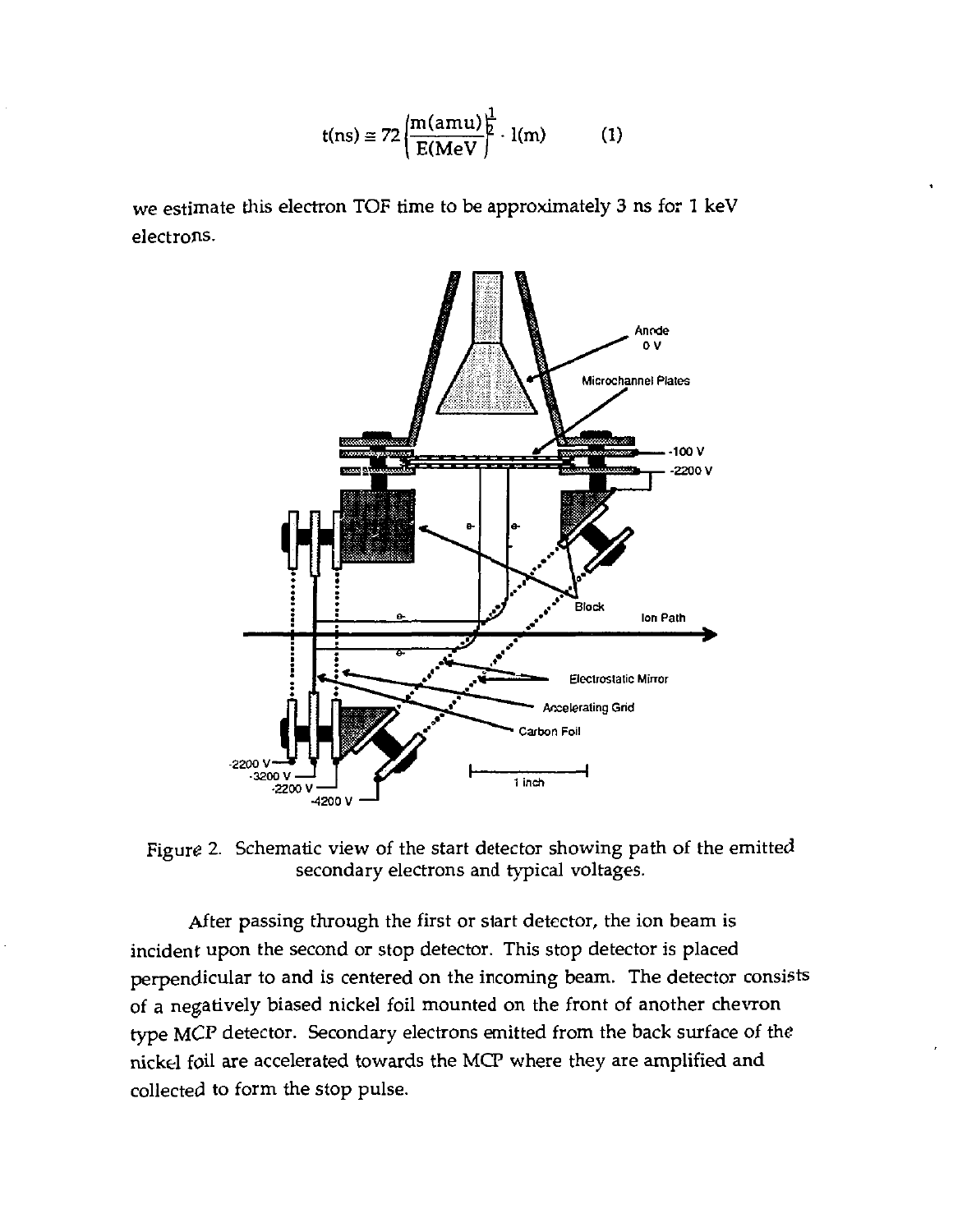

Figure 3. Photograph of the start detector.

A block diagram of the electronics used is also shown in Figure 1. Anode signals from each of the MCP detectors were amplified using a Phillips Model 6954 fast amplifier and fed into an Ortec Model 583 constant fraction discriminator. A constant fraction discriminator is used to prevent amplitude dependent time walk (i.e., time variations in timing pulses due to amplitude variations of the signal). Discriminator outputs were then fed into *a* time-to-amplitude converter (TAC) for display on a multichannel analyzer and into a time-to-digital converter (TDC) that is part of the data analysis system. As is often the custom in time-of-flight work, outputs from the stop detector were fed into the "start" of both the TAC and TDC while outputs from ihe start detector were delayed and fed into the "stop" of both the TAC and TDC. Reversing the start and stop pulses is done for two reasons: First, due to the less than 100% transmittance of the start or first detector, the ion count rate in the stop detector is in principle less than in the "start" detector and having a "start" pulse without a corresponding "stop" pulse causes time overflow in the TAC and TDC which can generate significant dead time at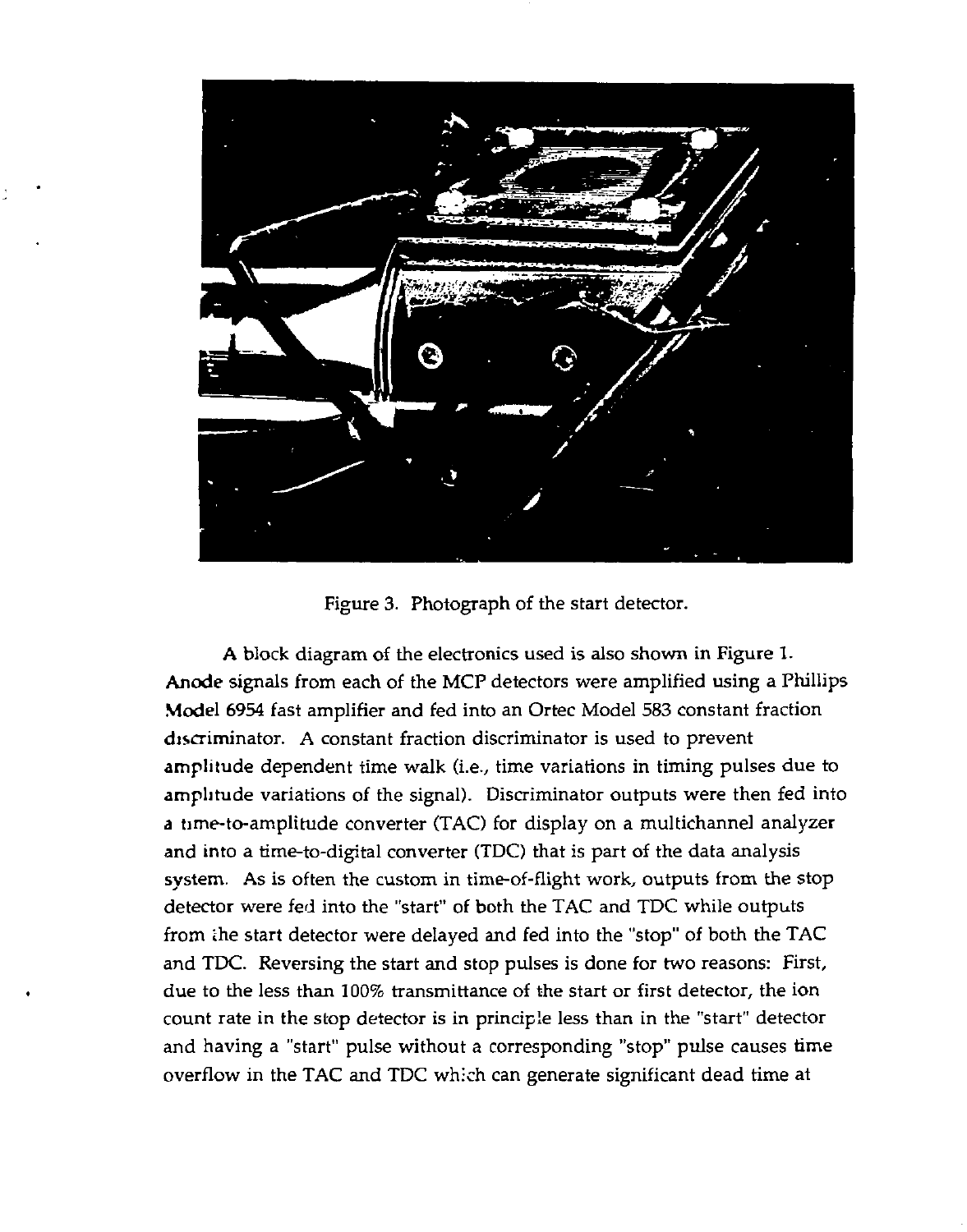high count rates. Second, reversing the "start" and "stop" pulses produces the purely aesthetic result that signals with shorter flight times (i.e., higher energy) have larger analog and digital outputs.

# Results

As an initial test of the TOF detector system, four square silicon pillars were analyzed using a 3 um diameter 8 MeV proton beam. The tomographic image resulting from this ion analysis is shown in Figure 4. For the analysis, approximately 90 million ions (19 ions per ray or pixel, 389 rays per slice, 20 tomographic slices, and 611 projections) were analyzed in a period of about 45 minutes. This gives an average count rate of approximately 33 thousand ions per second using the TOF system. Using a surface barrier detector counting at *10 thousand ions per second, it would have taken almost 2.5 hours to acquire*  the same image. Time resolution for the TOF system during the analysis was better than 350 ps over a flight path of about 2 m giving an energy resolution of better than 110 keV at 8 MeV. To determine overall system efficiency, a solid state detector was periodically inserted in front of the first or start detector and rati ;•; of timing peak counts per unit time over solid state detector energy counts per unit time were obtained. Overall system efficiency averaged approximately 20%.

# Future Plans

Our future plans center around two obvious aspects: Improving the time resolution of the system and increasing the detection efficiency. The current time resolution of approximately 350 ps fwhm is larger than the 120 to 225 ps fwhm achieved by others $[2,3,4]$ . Whether this time resolution difference is due to some mechanical difference between our system and theirs, problems with our MCP's, or poor electronics is unknown and needs to be studied. Note however, that a time resolution of 125 ps would produce an energy resolution of less than 40 keV for 8 MeV protons over a flight path of 2 m.

Efforts to improve the efficiency of the detector system are presently underway. Most of our efforts have focused on the start or first MCF detector. Ion detection efficiency in the first detector is currently about 25% for 8 MeV protons and 50% for 5 MeV alphas. Different carbon foil thicknesses of 5 and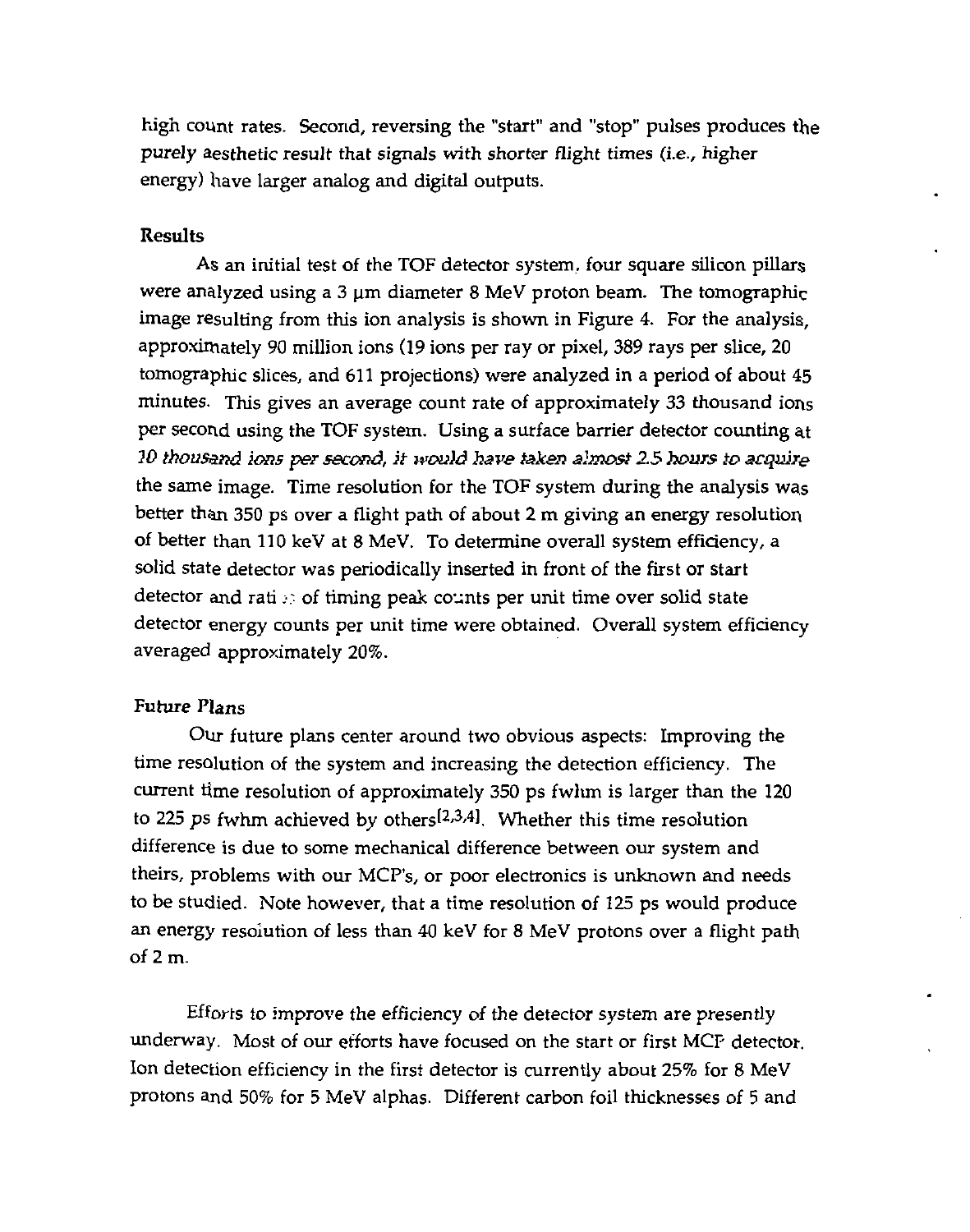$20 \mu$ g/cm<sup>2</sup> have been tried with little if any effect. A thin coating of MgO on the back of the carbon foil, however, did increase detector efficiency from  $10\%$ to its current 25%. Clearly, further effort in the area of enhancing secondary electron emission is warranted.



Figure 4. Ion microanalysis of four 100 micron by 100 micron square silicon pillars using a 3 am diameter 8 MeV proton beam. This analysis was our<br>Liset toot of the ion time of flight technique to moseure ion energy loce first test of the ion time-of-flight technique to measure ion energy loss-

## Conclusions

We have developed and are in the process of testing an ion time-of-flight detector system for use in our ion microtomography measurements. While we are hopeful :hat further improvements in time/energy resolution and detector efficiency can be made, the system has already allowed us to acquire a test tomograph at a rate approximately 3.5 times as fast as could have been acquired using a solid state detector system. It is anticipated that ion time-of-flight will become a routine tool in our laboratory for collection of ion microtomography data.